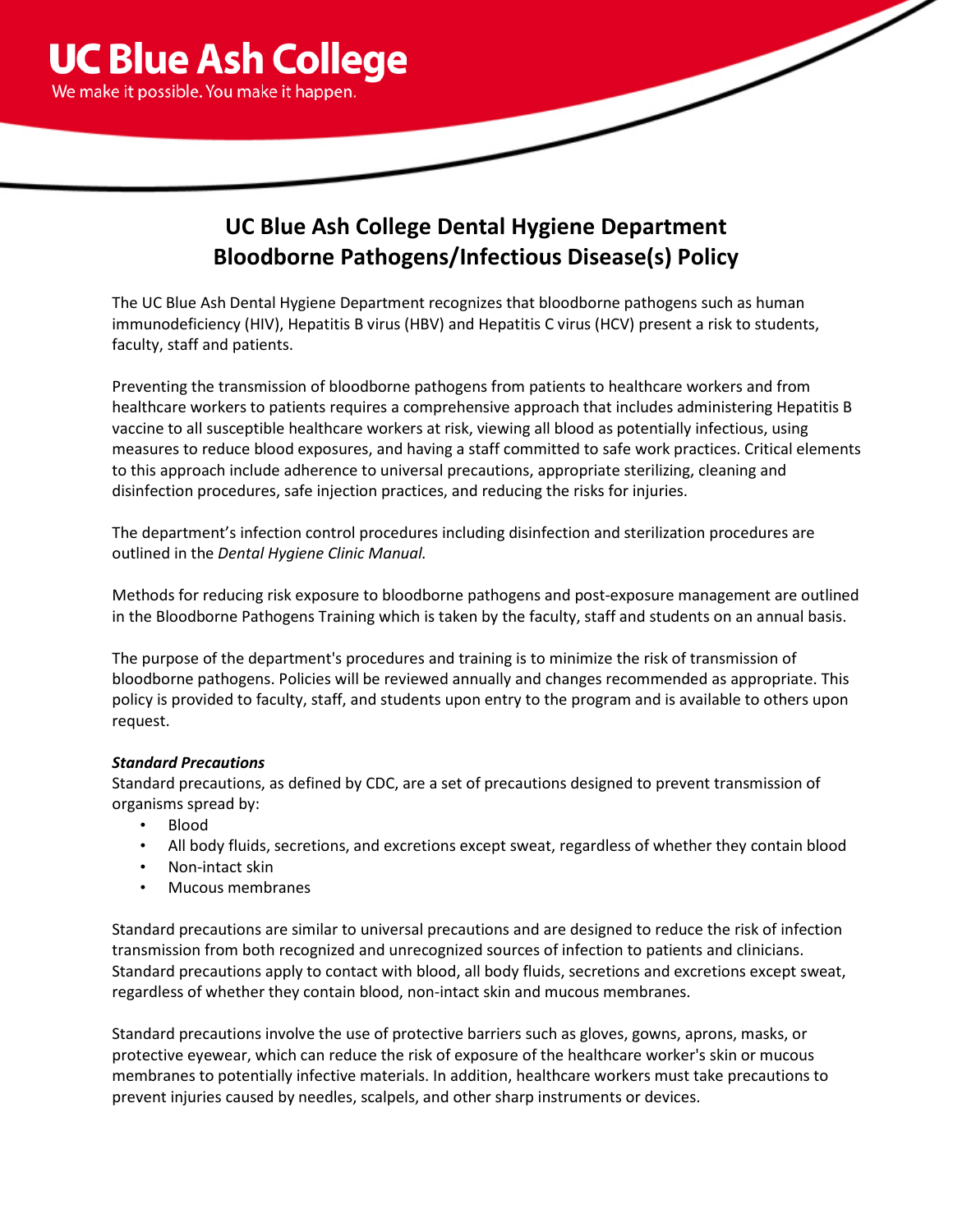## *Provision of Dental Hygiene Services*

Because adherence to current and accepted infection control procedures provides adequate protection for patients and healthcare providers from bloodborne infectious diseases, students and faculty are expected to provide dental hygiene services to and work with persons who have a bloodborne infectious disease. Faculty or students refusing to work with any patient will be counseled as to current medical information. A continued refusal to provide dental hygiene services to, or work with persons who have a bloodborne infectious disease, could cause an employee or student to be dismissed from the program.

## *Bloodborne Pathogen and Infection Control Training*

Training in infection control procedures begins immediately in the pre-clinical course, fall term of the freshman year of the Dental Hygiene program. Current CDC guidelines for infection control serve as the foundation for the infection control training program. Infection control procedures are outlined in the *Dental Hygiene Clinic Manual* and are reviewed annually.

## *Immunizations*

The UC Blue Ash Dental Hygiene program requires students, at their own cost, upon admission, to receive a baseline tuberculosis skin test; to complete the Hepatitis vaccine series, followed by a quantitative titer to test for Hepatitis B antibodies.

Copies of all immunization and titer records are to be submitted to the Dental Hygiene Program Coordinator in a timely manner. Failure to do so will require consultation with the Department Academic Unit Head.

#### *Medical Conditions*

Students, faculty and staff with HIV/AIDS, HBV and/or HCV will be allowed unrestricted classroom/clinic attendance, employment opportunities and participation in curricular and extracurricular activities as long as they are physically and mentally able and meet admission requirements.

Dental hygiene students do not perform invasive exposure-prone procedures such as maxillofacial surgery. Procedures performed by dental hygiene students are considered low-risk or no-risk for provider-to-patient blood exposure.

Chronic HIV/AIDS, HBV and/or HCV infection should not preclude the student from practicing dental hygiene. Students with chronic infection will be managed as any other student with a personal health issue.

It is the responsibility of the faculty to protect patients and students. Therefore, faculty members may exclude students from the clinical area due to illness, injuries, lack of preparation for practice, inappropriate attire, or any situation deemed unsafe.

#### *Clinic Restrictions*

Any student or applicant to the program who has an acute or chronic medical condition making them susceptible to opportunistic infection should discuss with their personal physician or other qualified health professional whether their condition might affect their ability to safely perform dental hygiene